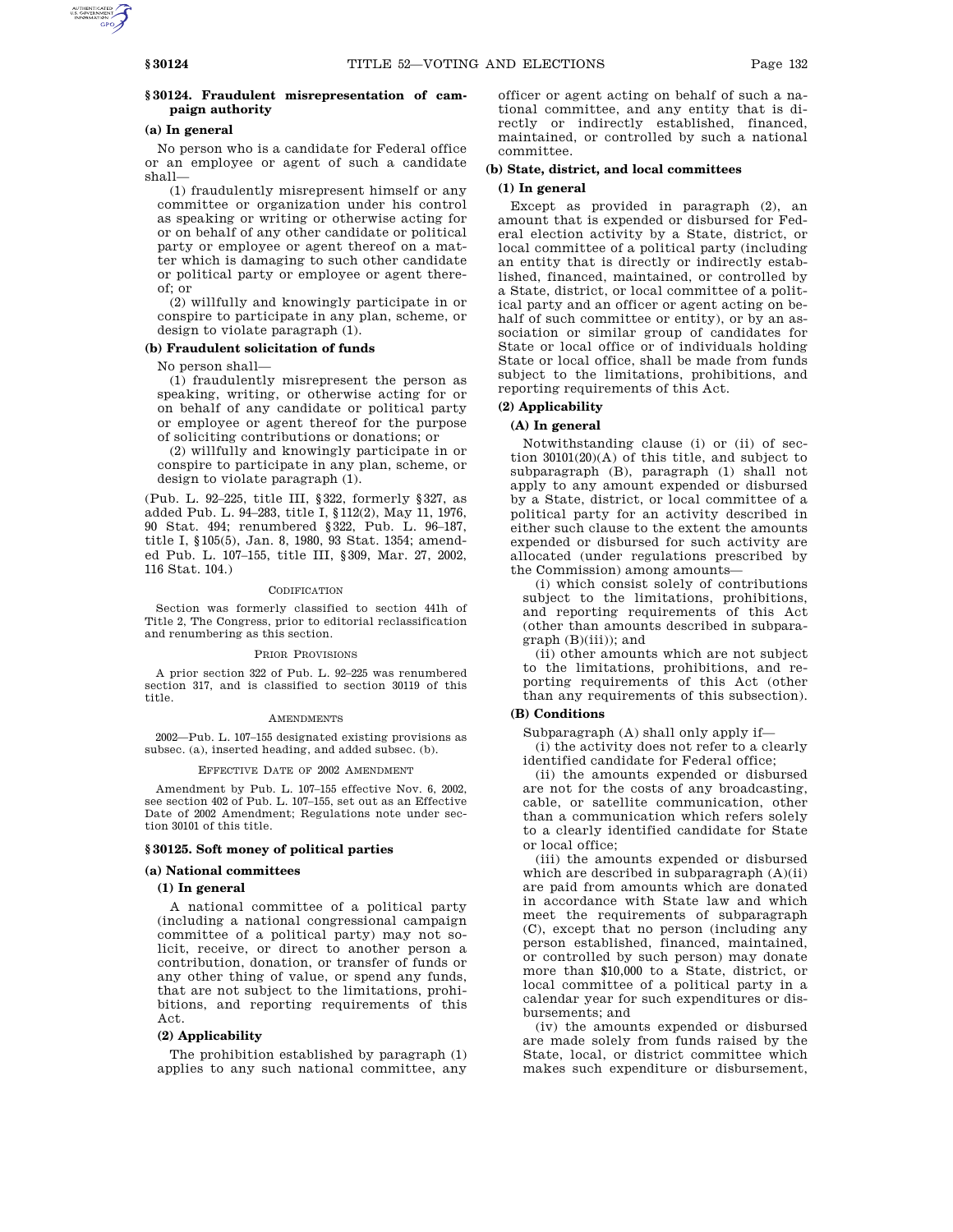and do not include any funds provided to such committee from—

(I) any other State, local, or district committee of any State party,

(II) the national committee of a political party (including a national congressional campaign committee of a political party),

(III) any officer or agent acting on behalf of any committee described in subclause (I) or (II), or

(IV) any entity directly or indirectly established, financed, maintained, or controlled by any committee described in subclause (I) or (II).

# **(C) Prohibiting involvement of national parties, Federal candidates and officeholders, and State parties acting jointly**

Notwithstanding subsection (e) (other than subsection (e)(3)), amounts specifically authorized to be spent under subparagraph (B)(iii) meet the requirements of this subparagraph only if the amounts—

(i) are not solicited, received, directed, transferred, or spent by or in the name of any person described in subsection (a) or (e); and

(ii) are not solicited, received, or directed through fundraising activities conducted jointly by 2 or more State, local, or district committees of any political party or their agents, or by a State, local, or district committee of a political party on behalf of the State, local, or district committee of a political party or its agent in one or more other States.

# **(c) Fundraising costs**

An amount spent by a person described in subsection (a) or (b) to raise funds that are used, in whole or in part, for expenditures and disbursements for a Federal election activity shall be made from funds subject to the limitations, prohibitions, and reporting requirements of this Act.

# **(d) Tax-exempt organizations**

A national, State, district, or local committee of a political party (including a national congressional campaign committee of a political party), an entity that is directly or indirectly established, financed, maintained, or controlled by any such national, State, district, or local committee or its agent, and an officer or agent acting on behalf of any such party committee or entity, shall not solicit any funds for, or make or direct any donations to—

(1) an organization that is described in section 501(c) of title 26 and exempt from taxation under section 501(a) of such title (or has submitted an application for determination of tax exempt status under such section) and that makes expenditures or disbursements in connection with an election for Federal office (including expenditures or disbursements for Federal election activity); or

(2) an organization described in section 527 of such title (other than a political committee, a State, district, or local committee of a political party, or the authorized campaign committee of a candidate for State or local office).

# **(e) Federal candidates**

# **(1) In general**

A candidate, individual holding Federal office, agent of a candidate or an individual holding Federal office, or an entity directly or indirectly established, financed, maintained or controlled by or acting on behalf of 1 or more candidates or individuals holding Federal office, shall not—

(A) solicit, receive, direct, transfer, or spend funds in connection with an election for Federal office, including funds for any Federal election activity, unless the funds are subject to the limitations, prohibitions, and reporting requirements of this Act; or

(B) solicit, receive, direct, transfer, or spend funds in connection with any election other than an election for Federal office or disburse funds in connection with such an election unless the funds—

(i) are not in excess of the amounts permitted with respect to contributions to candidates and political committees under paragraphs (1), (2), and (3) of section 30116(a) of this title; and

(ii) are not from sources prohibited by this Act from making contributions in connection with an election for Federal office.

# **(2) State law**

Paragraph (1) does not apply to the solicitation, receipt, or spending of funds by an individual described in such paragraph who is or was also a candidate for a State or local office solely in connection with such election for State or local office if the solicitation, receipt, or spending of funds is permitted under State law and refers only to such State or local candidate, or to any other candidate for the State or local office sought by such candidate, or both.

# **(3) Fundraising events**

Notwithstanding paragraph (1) or subsection  $(b)(2)(C)$ , a candidate or an individual holding Federal office may attend, speak, or be a featured guest at a fundraising event for a State, district, or local committee of a political party.

# **(4) Permitting certain solicitations**

## **(A) General solicitations**

Notwithstanding any other provision of this subsection, an individual described in paragraph (1) may make a general solicitation of funds on behalf of any organization that is described in section 501(c) of title 26 and exempt from taxation under section 501(a) of such title (or has submitted an application for determination of tax exempt status under such section) (other than an entity whose principal purpose is to conduct activities described in clauses (i) and (ii) of section  $30101(20)(A)$  of this title) where such solicitation does not specify how the funds will or should be spent.

## **(B) Certain specific solicitations**

In addition to the general solicitations permitted under subparagraph (A), an indi